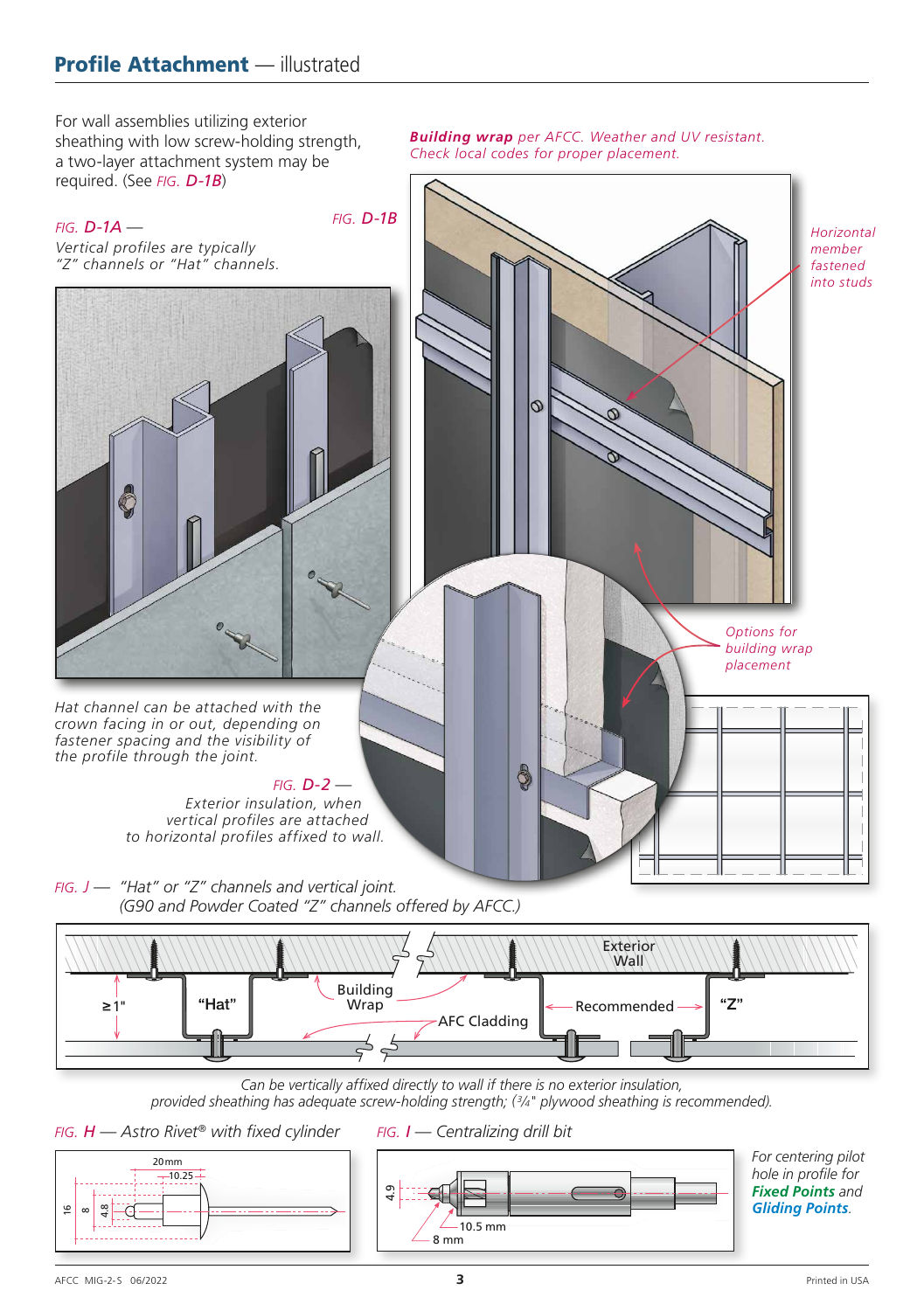# are cladding Product Sustainability Statement

AFC Cladding is committed to providing the highest quality high density compressed fiber cement panels to the U.S. building markets. In order to do this, we feel it necessary to provide not only high quality products, but sustainable products that can contribute to green (LEED) building projects, which in turn benefit the environment we all live in.

AFC Cladding products currently have a potential contribution to various LEED credits including but not limited to:

#### *Direct Contribution*

Materials and Resources:

 $\triangle$  BPDO – Environmental Product Declarations

### *Indirect Contribution*

Indoor Environmental Quality:

◆ Thermal Comfort

#### Energy and Atmosphere:

◆ Optimize Energy Performance

One of the most important sustainable attributes is the durability of AFC Cladding panels. With their long lifespan, virtually requiring no refurbishment, AFC Cladding panels can contribute to less replacement of materials and to drastically lower maintenance costs over the useful life of the building.

The Ventilated and Insulated Rainscreen Cladding (VIRSC) system, which is used to affix AFC Cladding panels to the exterior of a structure, offers many benefits and green attributes to the performance of the building envelope. Durability and resistance to moisture and mold build-up are noteworthy benefits. Equally important is its ability to accommodate external insulation.

In addition, AFC Cladding is dedicated to further research and analysis of our products to achieve additional LEED credits, and help further the cause of building sustainable and efficient buildings.

Warranty information available upon request.

#### **Limited Warranty**

American Fiber Cement Corporation (AFCC) warrants that its products are manufactured in accordance with its applicable material specifications and are free from defects in materials and workmanship using AFCC's specifications as a standard. Only products which are installed and used in accordance with applicable AFCC instructions and specifications are in any way warranted by AFCC. This warranty is applicable only to claims made in writing and received by AFCC within thirty (30) days after the defect was discovered *and* within ten(10) years after the date of the shipment of the product by AFCC. All other claims are waived. If a claim is made, you must allow reasonable investigation of the product you claim is defective and you must supply samples that adequately demonstrate the problem you claim for testing by AFCC.

AFCC DISCLAIMS ALL IMPLIED WARRANTIES INCLUDING THE WARRANTY OF MERCHANTABILITY AND THE WARRANTY OF FITNESS FOR A PARTICULAR PURPOSE. THIS LIMITED WARRANTY PROVIDES YOUR EXCLUSIVE REMEDY AS A PURCHASER OF AFCC PRODUCTS. THIS LIMIT-ED WARRANTY MAY BE MODIFIED OR AMENDED ONLY BY A WRITTEN INSTRUMENT SIGNED BY A DULY AUTHORIZED REPRESENTATIVE OF AFCC. WITHOUT AN EXPRESS, WRITTEN AUTHORIZATION FROM AFCC, NO RETAILER OR DISTRIBUTOR OF AFCC PRODUCTS HAS THE AUTHORITY TO MODIFY OR AMEND THIS LIMITED WARRANTY.

#### **Limitation of Liability**

This limited warranty is your sole and exclusive remedy. It is expressly understood and agreed that the limit of liability will be, at AFCC's option, repair, resupply of a like quantity of non-defective product, or refund of purchase price of the material. All labor and service charges which may be incurred with respect to either the original or replacement product are excluded. AFCC shall have no liability except where the claim results solely from breach of AFCC's limited warranty.

AFCC SHALL NOT BE LIABLE FOR ANY INCIDENTAL OR CONSEQUENTIAL DAMAGES. FURTHERMORE, AFCC SHALL NOT BE LIABLE FOR DAMAGE TO THE PROPERTY TO WHICH THE PRODUCT IS APPLIED OR ITS CON-TENTS, LOSS OF TIME, PROFITS, OR ANY INCONVENIENCE ARISING OUT OF ANY BREACH OF THIS LIMITED WARRANTY OR OBLIGATIONS UNDER THIS LIMITED WARRANTY. AFCC SHALL NOT BE LIABLE FOR ANY DAMAGES WHICH ARE BASED UPON NEGLIGENCE, BREACH OF WARRANTY, STRICT LIABILITY, OR ANY OTHER THEORY EXCEPT THE LIMITED WARRANTY SET FORTH ABOVE. INCIDENTAL AND CONSEQUENTIAL DAMAGES SHALL NOT BE RECOVERABLE EVEN IF THE REPLACEMENT REMEDY FAILS OF ITS PURPOSE OR FOR ANY OTHER REASON.

**Distributed exclusively by:**



6901 South Pierce Street Suite 180 Littleton, CO 80128 U.S.A. Phone: 303-972-5107 800-688-8677 Fax: 303-978-0308 www.americanfibercement.com For the nearest authorized fabricator, call 303-972-5107.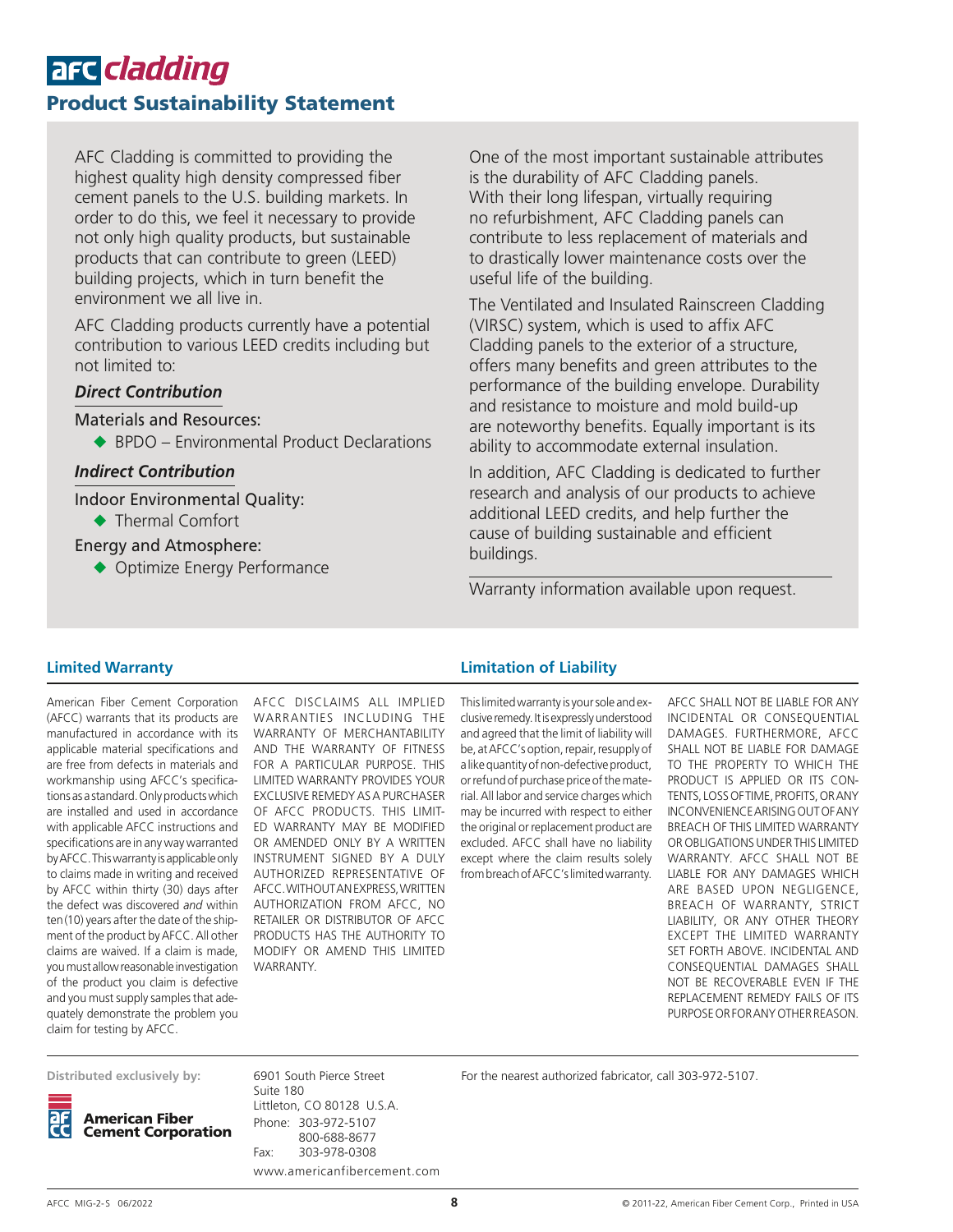

## **Architectural Panels**

SUSTAINABLE SOLUTIONS

## Standard **Installation Guidelines** <sup>1</sup>

**Steel Profiles with Rivets** 

**Rainscreen Application — 8mm Panels**





1 These guidelines represent an **abbreviated illustration** for proper installation of Cembrit Cover, Patina, Solid, Transparent and Deco architectural panels in a ventilated rain screen application. Additional guidelines for interior applications, hidden adhesive attachment, sealing, and weather barrier attachment can be found at www.americanfibercement.com.

AIA<br>Continuing<br>Education **CEMBRIT** Provider

*Note: The online copy of the Installation Guidelines obtained at www.americanfibercement.com supersedes any printed copy.*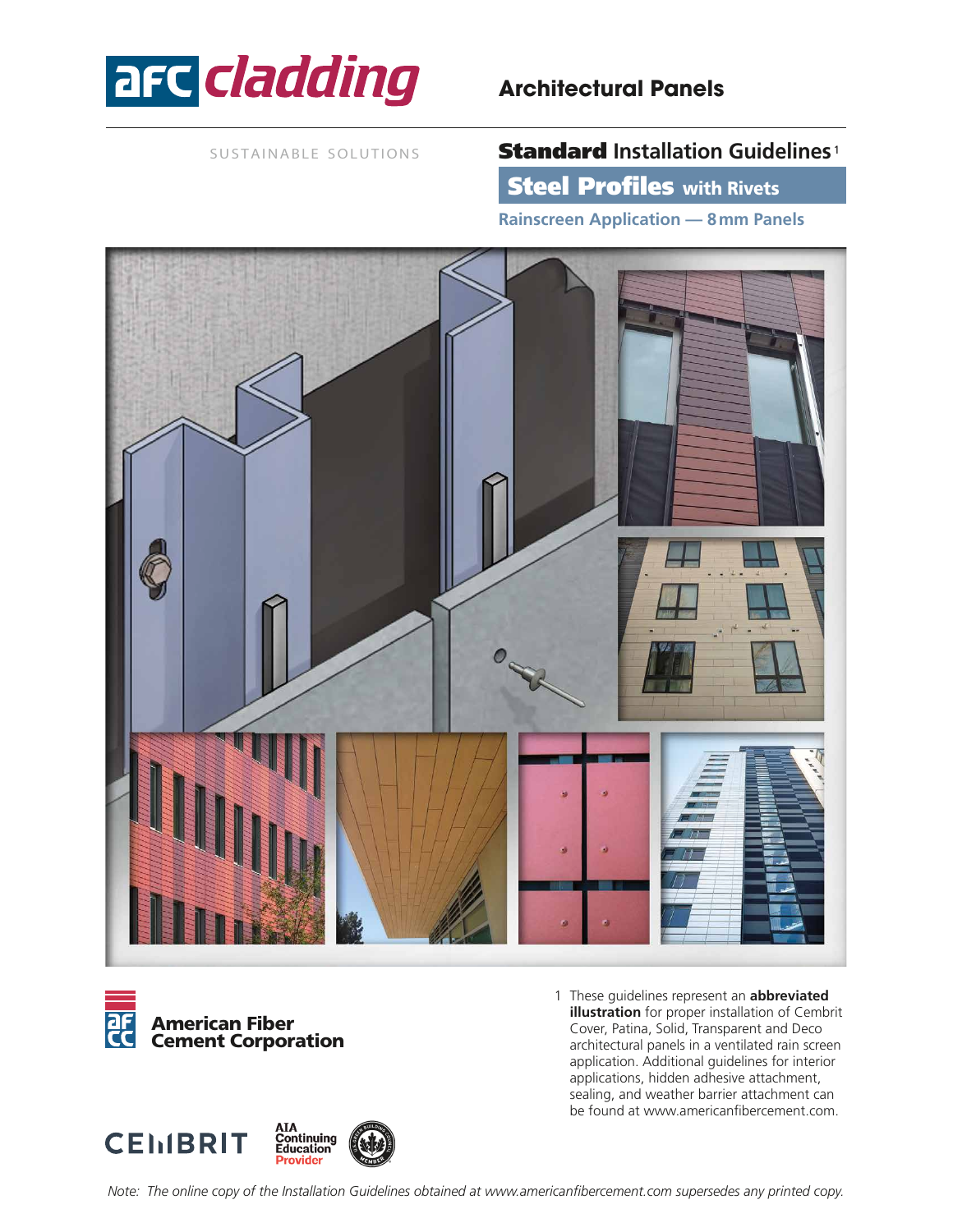## Construction Practices

- 1. Air space at top and bottom of building or wall termination to be 25mm (1") to facilitate airflow from out behind the panels. Do not block vertical airflow at windows, doors, eaves, or at the base of the building. Airflow needs to be continuous from bottom to top so there is air movement behind each panel. See item 4 under Building/Structure on page 4 for proper profile depth based on wall height. 1" is required for walls between 15ft and 60ft. Vertical air flow behind the fiber cement panels is a critical necessity in rainscreen constructions.
- 2. For areas that receive moderate to high snowfall, panels must terminate 6 to 12 inches above grade line based on expected snow build-up.
- 3. A metal drip edge may be used at window heads, door heads and the panel base, but it must not restrict airflow  $(3/4)$ ; 1" at base openings).
- 4. Install panels from top of building to bottom.
- 5. For straight walls, start panel installation in center and work outward.
- 6. For walls with inside corners, start installation there and work across wall.
- Rain Screen Cladding
- 7. Jobsite storage: See AFCC Fabrication, Maintenance, and Storage Guidelines
	- $\blacksquare$  Keep material laying flat, under cover, dry and protected with a waterproof tarp.
	- $\blacksquare$  Transport material on edge.
	- $\blacksquare$  Using a microfiber cloth, brush off any material dust generated by drilling or cutting prior to installation.
	- $\blacksquare$  Do not use the shipping crates or pallets containing the fiber cement panels as a work surface. Keep panels dust-free.
- 8. For field cuts and drilling, use carbide or diamond blades/bits and slower turning/feed rates. AFCC offers saw blades and drill bits.
- 9. All Cover, Solid and Transparent field-cut edges



and field-drilled holes must be sealed with Cembrit Edge Sealer and Deco edges must be painted. See AFCC's website for application instructions.

*L or C-Shaped panels are not allowed.*



### Preventing thermal bridges

As the insulating material is on the outside of the structural wall, it can easily be mounted without interruptions caused by floor slabs. In this way, any thermal bridges that occur at each floor slab can be prevented. These thermal bridges are also the cause of surface condensation that may result in fungus growth.





#### Dissipating heat from the sun

The ventilated rainscreen cladding system has a cooling effect when temperatures outside are high. Most of the sun's rays are reflected away from the building. Heat passing through the exterior wall panel is partially dissipated by the ventilating effect of the air space between the exterior cladding panel and the structural wall. Any residual heat managing to penetrate buildings is very minor.

*Panels exposed to weather (rain, sun) may only be assembled vertically. Soffit applications not exposed to weather are allowed.*



#### Rainscreen

Architectural wall-cladding panels act as a rainscreen on the outside of the building and keep the structural wall absolutely dry. The air space connected to the outside air evacuates water and humidity that might have penetrated behind the wall-cladding panels through its horizontal or vertical joints. This water will never reach the load-bearing wall and/or the thermal insulation.



#### Protecting the basic structure and load-bearing wall against temperature variations

In view of the fact that the insulation material is applied to the outside of the building, changes in temperature are very minor compared with those found in conventional constructions where insulation is applied on the interior. This principle works in summer and winter, in both hot and cold climates.



#### Prevention of internal condensation

Insulation material can be applied to the outside of the structural wall because it is protected effectively by the architectural exterior wall panel. Because of differences in vapor pressure and temperature passing through the wall, condensation has been shown to occur close to the ventilated area and not in the structural wall itself. As a result, the ventilating effect is easily sufficient to dry out the thermal insulating material.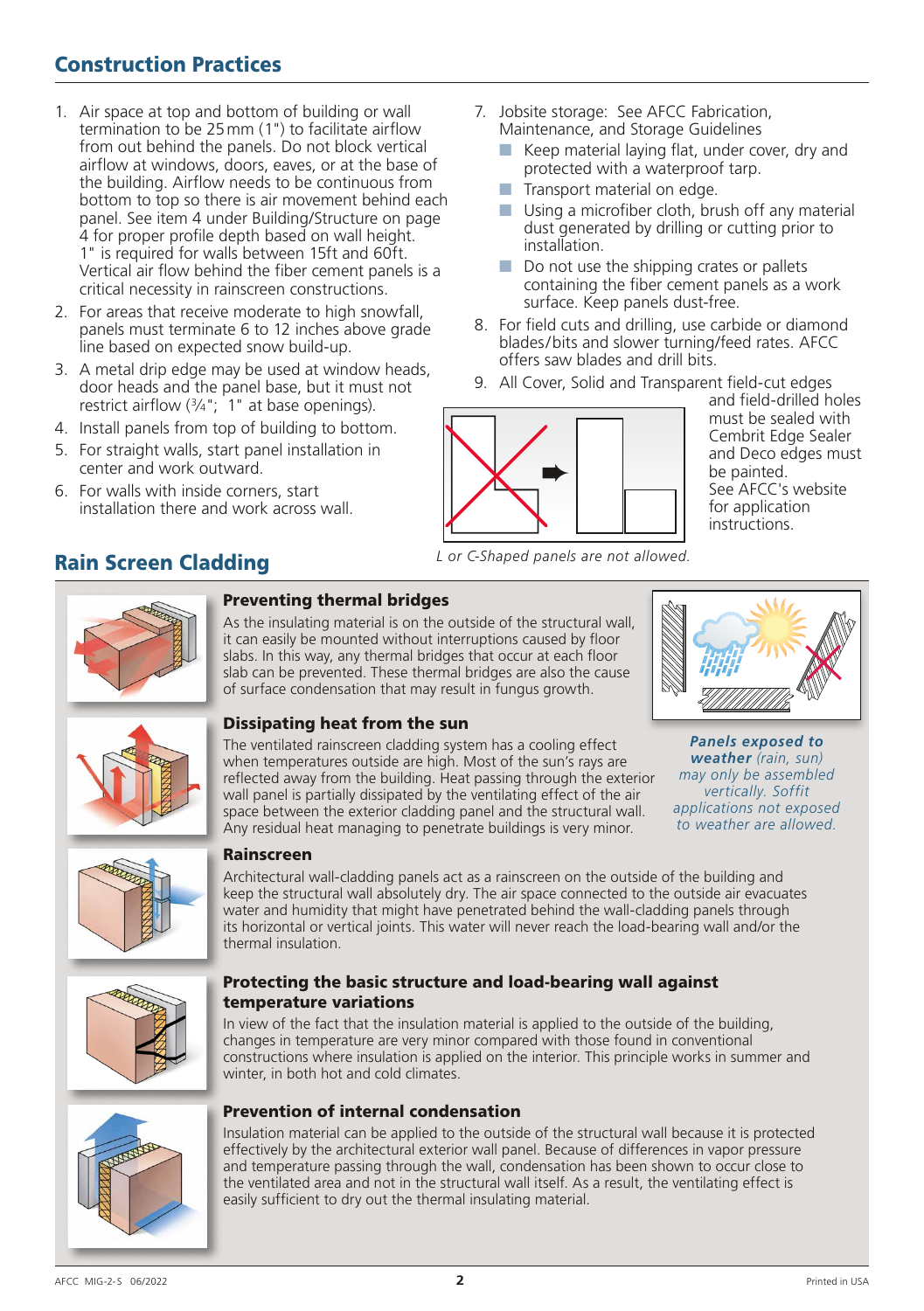## Building/Structure

- 1. **Architect/Engineer/Contractor to design and build structurally sound, water-tight exterior wall.**
	- Substructure Horizontal Straightness Tolerance: ±3.0mm per 2m (± 0.0625" per 42")
	- Substructure Vertical Straightness Tolerance:  $\pm 0.5$  mm per 600mm ( $\pm 0.0625$ " per 75")

If the wall is not straight, the profiles should be shimmed to create a flat plane for the panels. Shims should not be used between the profile and the panel.

- 2. **Attach profiles to exterior walls.** *Structural engineer to determine fastening/affixing specification*, i.e. quantity and type of attachment and fasteners, based upon exterior wall construction. Attachment must support 3.2 lbs/ft<sup>2</sup> (8 mm panel) dead load, plus design wind loads. Fasteners in profile must accommodate thermal expansion/ contraction of metal and not interfere with panel application. Shortening the length of the profiles can minimize thermal expansion and contraction. It is also recommended to oversize holes at or near the tops and bottoms of the profiles while having fixed points near the center. This reduces stress in the panels.
- 3. Profiles for affixing panels to be a minimum of 16 gauge steel or greater, determined by building orientation/location and load factors. Depending on location and climate, a minimum of G90 or greater hot-dipped galvanized coating is recommended. Galvalume® and powder coat finishes may also be used.
- 4. Vertical profiles for affixing panels must be the following depth to allow for optimal air flow and water drainage:
	- 19 mm  $(3/4)$  for panel runs 0–15 ft
	- 25mm (1") for panel runs 15–60 ft
	- $\bullet$  32 mm (1¼") for panel runs 60-100 ft
	- 38 mm  $(1\frac{1}{2})$  for panel runs 100-150 ft

For buildings over 150 feet high, special provisions are required; check with your AFC Cladding representative.

5. Maximum length of steel profile ≤10 feet. Two profiles ("Z" recommended, or "Hat" with <sup>≥</sup> 11⁄4" *Fixed Point — cylinder & rivet Gliding Point— cylinder & rivet*



legs) are recommended in place of one wide profile at vertical joints. The sides of the panel can be cantilevered 2"– 6" over edge profile so vertical joint is open. (See *fig. C*)

- 6. Profiles to be straight, plumb, level and aligned correctly on the building. **For installations without exterior insulation, the metal profiles are typically hat-channels or Z-channels affixed directly to the exterior wall, provided the sheathing has adequate screw-holding strength.** (See *fig. J*)
- 7. **It is recommended to take field measurements before panels are cut or drilled.** Field measurements verify print dimensions to ensure proper fit.
- 8. Spacing between vertical profiles to be  $\geq$  20 mm  $(3/4)$ . A joint between the vertical profiles must *always* coincide with a joint between the panels ( *fig. A*). The joint is preferably continued at the same horizontal height among adjacent profiles. (Reduces stress in panels). If a two layer system is used, the same concept must be applied for the horizontal profiles. 20mm spacing, and coincide a joint between panels with a joint between horizontal profiles.
- 9. For structures with *exterior insulation*, follow the insulation manufacturer's installation instructions. Horizontal metal profiles (the same depth as the exterior insulation) can be attached to the exterior wall. Vertical metal profiles are then attached to the horizontal profiles ( See *fig. D-2*).

#### *fig. E — Fixed and Gliding Points*







3" recommended h 4" recommended 4" recommended  $\geq$ **in. (mm) h**: 2–6 (50–150) **v**: 4–6 (100–150)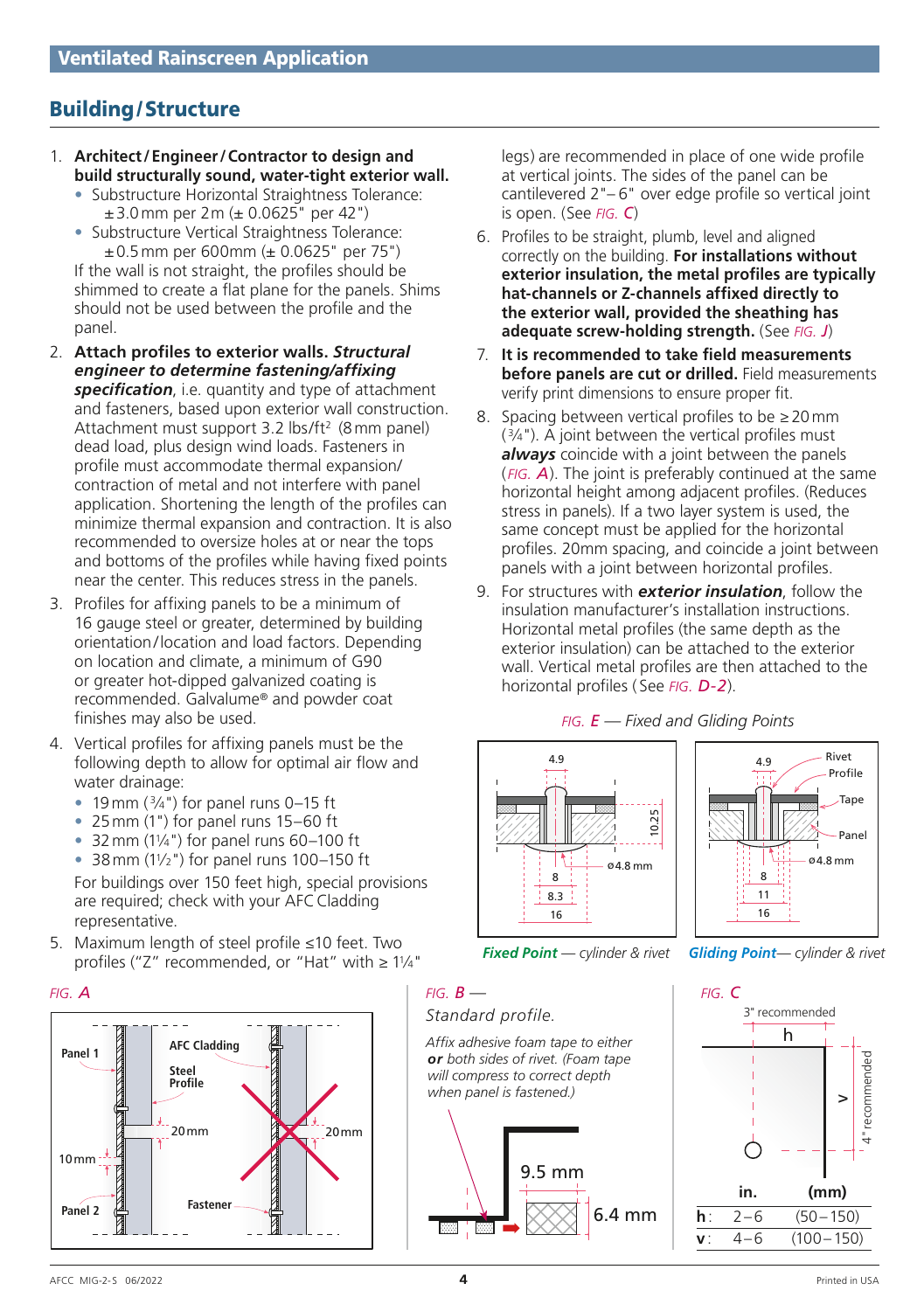## Prepare Profile

- 1. Typical vertical and horizontal joints are left open and have a black background (use a black weather and UV resistant building wrap). Metal profiles visible at joint openings (vertical and horizontal) can be covered with a black UV weather resistant tape or UV weather resistant coating. Other reveal colors are possible if desired.
- 2. Affix adhesive foam tape (supplied by AFCC) to the profile's full length — 1 strip on either side of the rivet location or 1 strip on each side of the rivet location, no more than 1⁄2" from the rivet location. At vertical joints, place 1 strip on the panels center side of the rivet location. (See *fig. B*)
- 3. See page 6 regarding closing horizontal and vertical joints.

## Panels

- 1. Panels to be Patina, Solid, Transparent, Deco or Cover.
	- Patina and Deco panels have a sanding grain that must be accounted for when positioning panels. Rotating some panels 90° from the orientation of adjacent panels can result in the appearance of color shading.
- 2. Vertical and horizontal joints to be 10mm (3⁄8"). This is the minimum distance between the edges of two adjacent panels, or the distance from panel edge to metal trim extrusions or structural members. (See *fig. A*)
- 3. Pre-drill holes in panel so that there are: (See *figs. E, F & G*)
	- Two (2) **fixed points** per panel (F).
	- The rest of the holes are to be **gliding points** (G).
	- See Fixing section (and *figs. F & G*) for determining location of fixed points in each panel.
- 4. Diameter of the fixed point hole is to be 8.3mm.
- 5. Diameter of the gliding point hole is to be 12mm.
	- 8.3mm and 12mm drill bits supplied by AFCC
- 6. Joints between profiles must coincide with horizontal joints in the panels. *Panels cannot bridge a break in the profiles.* (See *fig. A*)
- $\overline{\phantom{a}}$  Fig. (  $\overline{\phantom{a}}$  Fig. (  $\overline{\phantom{a}}$  Fig. (  $\overline{\phantom{a}}$  Fig. (  $\overline{\phantom{a}}$  Fig. (  $\overline{\phantom{a}}$  Fig. ( ) and ( ) and ( ) and ( ) and ( ) and ( ) and ( ) and ( ) and ( ) and ( ) and ( ) and ( ) and ( ) and ( ) a 7. **The pilot hole in metal profile** must be in the center of both the fixed point and gliding point holes. Use a drill bit centralizing fixture (supplied by AFCC) to accomplish this geometry. Pilot hole to be 4.9mm in diameter — use #10 drill bit (4.9mm). (See *fig. I*)
- 8. After first affixing the two fixedpoint rivets, affix the rivets in a manner moving from nearest the center of the panel to the outside ring. (See *fig. K* )

## **Fixing**

- 1. Rivets to be Astro Rivet (supplied by AFCC) with colored or stainless steel head with 8mm x 11.1mm cylinder. Shank of rivet is 4.8mm x 20mm long, with a 16mm diameter head. (See *fig. H*)
- 2. Fixing pattern is typically either 16" or 24" (max) on center horizontally (based upon vertical profile spacing) and 16" to 24" (max) on center vertically, depending upon building height, building location, design criteria/ specifications, and panel/fastener location on building. Edge areas on facades and high wind load conditions require closer fixing distances. Structural engineer to determine spacings. For soffit applications, the maximum fastener spacing is 16" on center in both directions.
- 3. Corner rivets to be located at  $50 150$  mm  $(2<sup>n</sup> 6<sup>n</sup>)$ horizontally and 100 –150mm (4"– 6") vertically from every corner of panel. ( *fig. C* )
- 4. 10 mm  $(3/s")$  clearance is required from the edge of metal profile to pilot hole for rivet.
- 5. Two **fixed points** are required per panel. (*figs. I & J* )

Fixed points (for attachment to vertical profiles) are:

- Always the same height in each panel.
- As close to center of panel as possible, and then either the next adjacent point to the left *or* right. Be consistent in panel-to-panel location (center and left *or* center and right, so fixed points are at the same level horizontally for attachment to vertical profiles).
- No two fixed points on one panel can be on the same profile, and no two fixed points on two

adjacent panels can be on the same profile when adjacent panels share a profile at a vertical joint.



▼ *fig. F — Vertical installation on vertical profiles*



Ш *If there is no perfectly centered row, the Fixed points go one row up, as shown.*

 $\overline{\phantom{a}}$ 

 $\mathbf{L}$ 

 $\overline{11}$ 

 $\left\| \cdot \right\|$  $\pm$  1

H<sub>G</sub> H<sub>G</sub>

1

**6**

**15 14 13 9 8 7**

*installation on vertical profiles*

**3 4 5 10 11 12**

> $\overline{1}$  $\blacksquare$ Ĥ ū

2

▼ *fig. G — Horizontal* 

G

Ш

G

 $\mathbf{L}$ 

 $\pm$  1

 $\overline{G}$ 

 $G_{\mid \cdot \mid}$ 

 $G^{\dagger}$ 

 $G_{\uparrow}$ 

 $\blacksquare$ 

G

G

G

Ш

 $\lvert \cdot \rvert$  G

G

G

G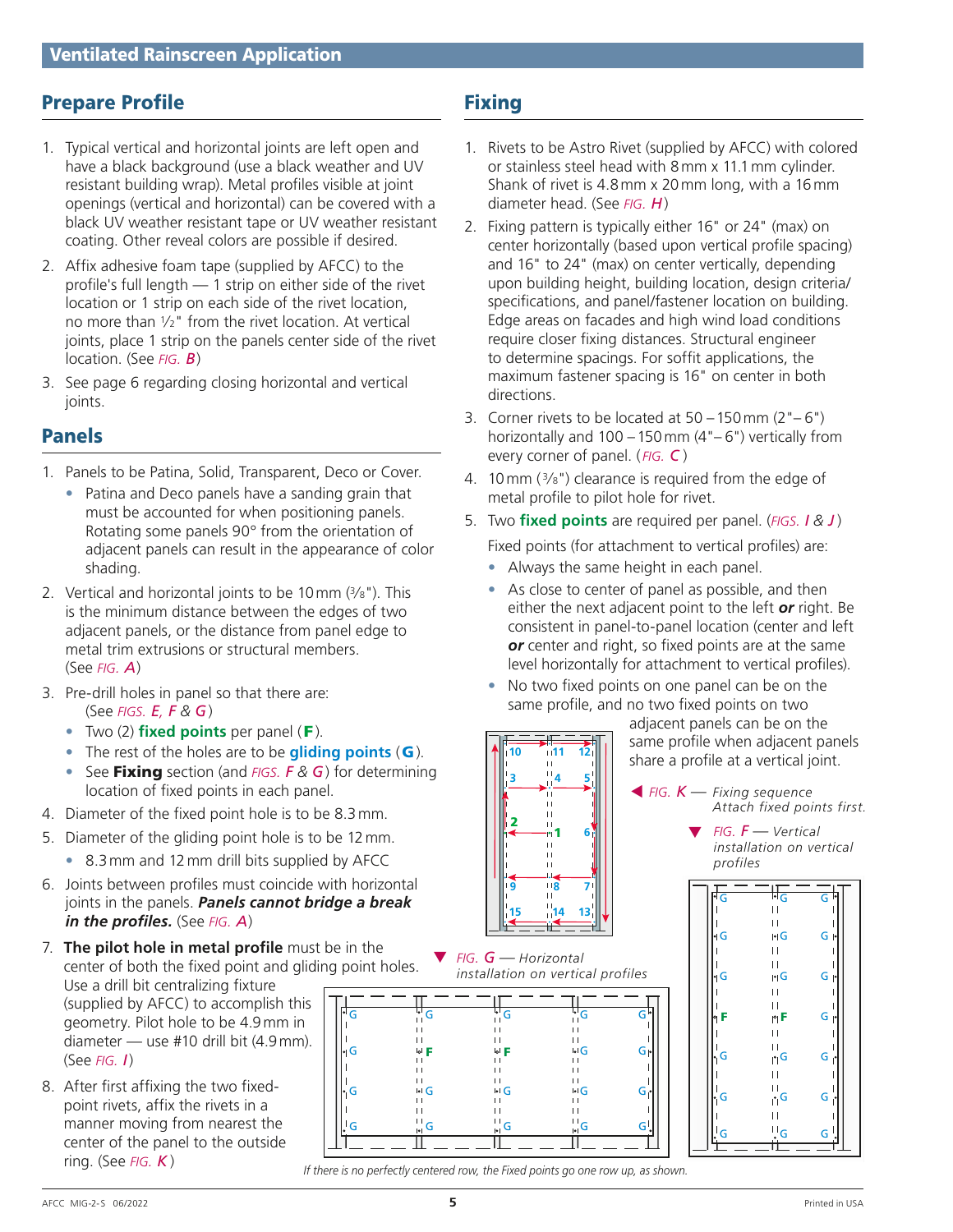- For smaller panel sizes with only two rows of fasteners, fixed points to be top center and top left *or* top right (horizontal applications on vertical profiles). For vertical narrow panel applications on vertical profiles, vertical joints must incorporate two separate profiles (as illustrated, *fig J*).
- 6. Joint closures can be installed (maximum thickness of finishing profile to be .8 mm or 21 gauge). Standard practice is to leave the joints open. If the joints are closed, the base and parapet openings must be increased to a minimum of  $11/2$ ".
- 7. Pilot hole for rivet in metal profile to be 4.9mm diameter. See **Panel** section for drill size. (See *figs. E & I*)
- 8. Remove drill shavings from metal profile holes and panel fixed and gliding holes prior to installing rivets.

## Fabrication/Maintenance/Storage

See AFCC Fabrication, Maintenance and Storage Guidelines.

*Fixing (continued)* Details **See AFCC Standard Details for detailing requirements in architectural drawing format.**





(Fastener spacing)

Grade or Walk

1"minimum

to high snowfall, panels must terminate 6 to 12 inches above grade line based on expected snow build-up.